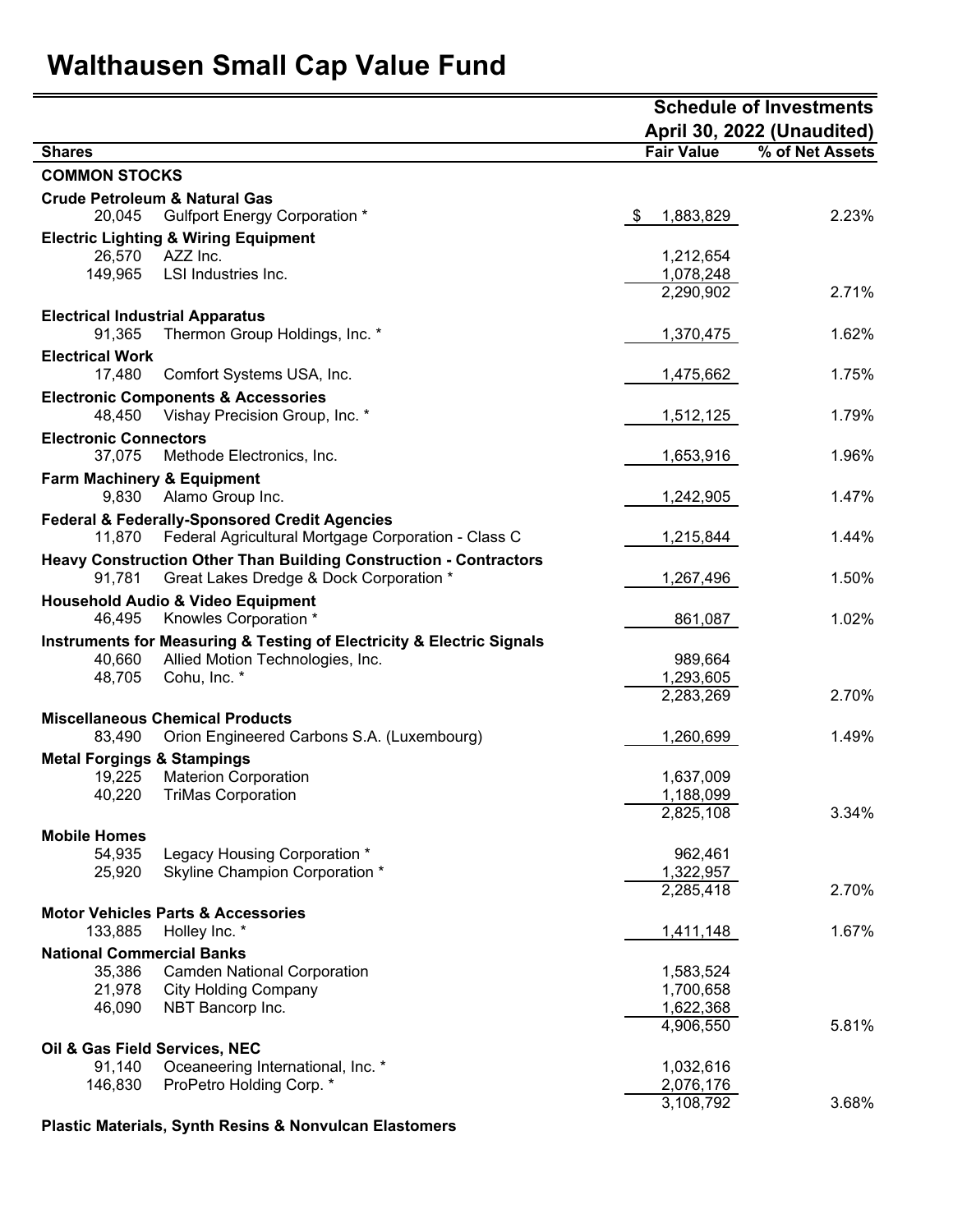| 25,802                                       | AdvanSix Inc.                                                                 | 1,149,221              | 1.36%  |
|----------------------------------------------|-------------------------------------------------------------------------------|------------------------|--------|
| <b>Printed Circuit Boards</b>                |                                                                               |                        |        |
| 25,630                                       | Kimball Electronics, Inc. *                                                   | 457,239                | 0.54%  |
| <b>Pulp Mills</b><br>114,000                 | Mercer International Inc. (Canada)                                            | 1,825,140              | 2.16%  |
|                                              | <b>Refrigeration &amp; Service Industry Machinery</b>                         |                        |        |
| 21,980                                       | <b>Tennant Company</b>                                                        | 1,419,468              | 1.68%  |
| <b>Retail - Jewelry Stores</b>               |                                                                               |                        |        |
| 19,175                                       | Signet Jewelers Limited * (Bermuda)                                           | 1,346,085              | 1.59%  |
| <b>Retail - Retail Stores, NEC</b><br>74,935 | Titan Machinery Inc. *                                                        | 1,766,967              | 2.09%  |
|                                              | <b>Rolling Drawing &amp; Extruding of Nonferrous Metals</b>                   |                        |        |
| 11,660                                       | <b>Encore Wire Corporation</b>                                                | 1,315,365              | 1.56%  |
| <b>Sanitary Services</b>                     |                                                                               |                        |        |
| 82,686                                       | Heritage-Crystal Clean, Inc. *                                                | 2,257,328              | 2.67%  |
| 74,615                                       | <b>Savings Institution, Federally Chartered</b><br>OceanFirst Financial Corp. | 1,397,539              | 1.65%  |
|                                              | <b>Semiconductors &amp; Related Devices</b>                                   |                        |        |
| 16,630                                       | Kulicke and Soffa Industries, Inc. (Singapore)                                | 771,798                |        |
| 16,470                                       | OSI Systems, Inc. *                                                           | 1,302,777<br>2,074,575 | 2.45%  |
|                                              | <b>Services - Amusement &amp; Recreation Services</b>                         |                        |        |
| 164,830                                      | Bowlero Corp. - Class A*                                                      | 1,794,999              | 2.12%  |
|                                              | <b>Services - Automotive Repair, Services &amp; Parking</b>                   |                        |        |
| 33,630                                       | Monro, Inc.                                                                   | 1,537,900              | 1.82%  |
| 32,125                                       | <b>Services - Engineering Services</b><br><b>VSE Corporation</b>              | 1,391,334              | 1.65%  |
|                                              | <b>Services - Equipment Rental &amp; Leasing, NEC</b>                         |                        |        |
| 41,323                                       | Textainer Group Holdings Limited * (Bermuda)                                  | 1,385,973              | 1.64%  |
|                                              | <b>Services - Home Health Care Services</b>                                   |                        |        |
| 12,430                                       | Addus HomeCare Corporation *                                                  | 1,047,600              | 1.24%  |
| 75,932                                       | <b>Services - Management Consulting Services</b><br>The Hackett Group, Inc.   | 1,783,643              | 2.11%  |
|                                              | <b>Services - To Dwellings &amp; Other Buildings</b>                          |                        |        |
|                                              | 23,458 ABM Industries Incorporated                                            | 1,132,318              | 1.34%  |
|                                              | <b>Special Industry Machinery, NEC</b>                                        |                        |        |
| 24,870                                       | Axcelis Technologies, Inc. *                                                  | 1,354,172              | 1.60%  |
| <b>State Commercial Banks</b><br>40,550      | <b>First Bancorp</b>                                                          | 1,519,003              |        |
| 35,800                                       | <b>First Financial Corporation</b>                                            | 1,525,796              |        |
| 23,300                                       | Heartland Financial USA, Inc.                                                 | 1,019,841              |        |
| 80,370                                       | Horizon Bancorp, Inc. *                                                       | 1,404,868              |        |
| 14,715                                       |                                                                               |                        |        |
|                                              | <b>Lakeland Financial Corporation</b>                                         | 1,071,546              |        |
| 49,275                                       | Seacoast Banking Corporation of Florida *                                     | 1,601,437              |        |
| 36,420                                       | <b>TriCo Bancshares</b>                                                       | 1,367,571              |        |
| 9,520                                        | Triumph Bancorp, Inc. *                                                       | 661,069                |        |
| 31,135                                       | Washington Trust Bancorp, Inc.                                                | 1,461,477              |        |
|                                              |                                                                               | 11,632,608             | 13.77% |
|                                              | <b>Steel Works, Blast Furnaces Rolling Mills (Coke Ovens)</b>                 |                        |        |
| 53,660                                       | <b>Commercial Metals Company</b>                                              | 2,200,060              | 2.60%  |
| <b>Surety Insurance</b>                      |                                                                               |                        |        |
| 47,007                                       | NMI Holdings, Inc. - Class A *                                                | 863,989                | 1.02%  |
|                                              | <b>Surgical &amp; Medical Instruments &amp; Apparatus</b>                     |                        |        |
| 20,390<br>26,805                             | Haemonetics Corporation *<br>NuVasive, Inc. *                                 | 1,033,161<br>1,378,849 |        |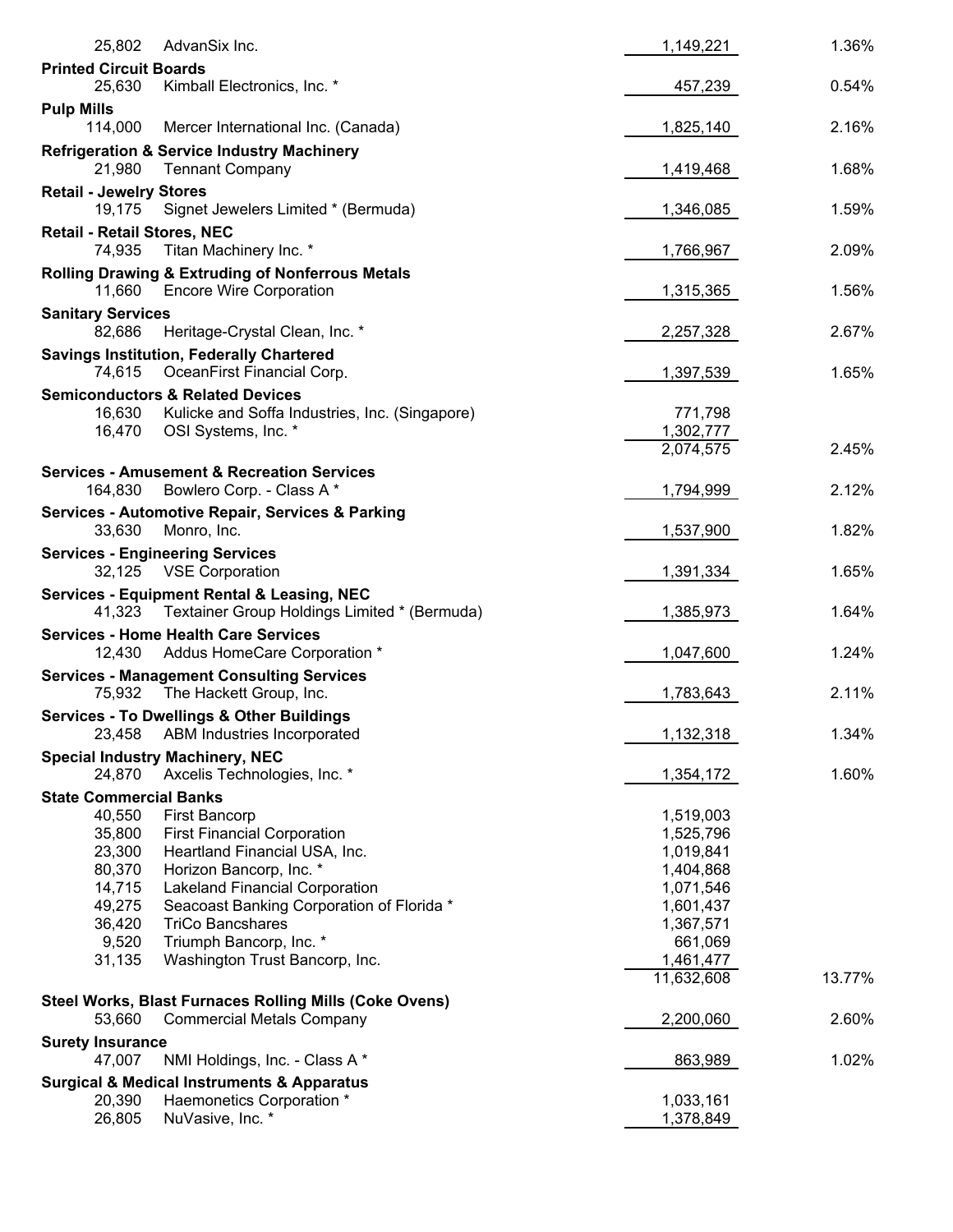|                                    |                                                          | 2,412,010        | 2.86%   |
|------------------------------------|----------------------------------------------------------|------------------|---------|
| <b>Title Insurance</b>             |                                                          |                  |         |
| 21.620                             | <b>Stewart Information Services Corporation</b>          | 1,115,592        | 1.32%   |
|                                    | Total for Common Stocks (Cost \$63,783,571)              | 77,516,350       | 91.72%  |
|                                    | <b>REAL ESTATE INVESTMENT TRUSTS</b>                     |                  |         |
| 29.540                             | <b>EPR Properties</b>                                    | 1,551,441        |         |
| 96,357                             | Global Medical REIT, Inc.                                | 1,422,229        |         |
| 83.035                             | UMH Properties, Inc.                                     | 1,952,983        |         |
|                                    | (Cost \$3,058,266)                                       | 4,926,653        | 5.83%   |
| <b>MONEY MARKET FUNDS</b>          |                                                          |                  |         |
| 720.421                            | Fidelity Investments Money Market Government Portfolio - |                  |         |
|                                    | Class   0.16% **                                         | 720,421          | 0.85%   |
|                                    | (Cost \$720,421)                                         |                  |         |
| <b>Total Investment Securities</b> |                                                          | 83,163,424       | 98.40%  |
|                                    | (Cost \$67,562,258)                                      |                  |         |
|                                    | <b>Other Assets in Excess of Liabilities</b>             | 1,347,863        | 1.60%   |
| <b>Net Assets</b>                  |                                                          | 84,511,287<br>\$ | 100.00% |

\* Non-Income Producing Securities.

\*\* The rate shown represents the 7-day yield at April 30, 2022.

## 1. SECURITY TRANSACTIONS

For Federal income tax purposes, the cost of securities owned at April 30, 2022, was \$67,562,258. At April 30, 2022, the composition of gross unrealized appreciation (the excess of value over tax cost) and depreciation (the excess of tax cost over value) of investments was as follows:

| <b>Unrealized Appreciation</b> | \$18,818,596     |
|--------------------------------|------------------|
| Unrealized Depreciation        | (3,217,430)      |
| Unrealized Appreciation        | 15,601,166<br>S. |

## 2. SECURITIES VALUATIONS

The Fund utilizes various methods to measure the fair value of its investments on a recurring basis. GAAP establishes a hierarchy that prioritizes inputs to valuation methods. The three levels of inputs are:

Level 1 – Unadjusted quoted prices in active markets for identical assets or liabilities that the Fund has the ability to access.

Level 2 – Observable inputs other than quoted prices included in level 1 that are observable for the asset or liability, either directly or indirectly. These inputs may include quoted prices for the identical instrument in an inactive market, prices for similar instruments, interest rates, prepayment speeds, credit risk, yield curves, default rates and similar data.

Level 3 – Unobservable inputs for the asset or liability, to the extent relevant observable inputs are not available, representing the Fund's own assumptions about the assumptions a market participant would use in valuing the asset or liability, and would be based on the best information available.

The availability of observable inputs can vary from security to security and is affected by a wide variety of factors, including, for example, the type of security, whether the security is new and not yet established in the marketplace, the liquidity of markets, and other characteristics particular to the security. To the extent that valuation is based on models or inputs that are less observable or unobservable in the market, the determination of fair value requires more judgment. Accordingly, the degree of judgment exercised in determining fair value is greatest for instruments categorized in level 3.

The inputs used to measure fair value may fall into different levels of the fair value hierarchy. In such cases, for disclosure